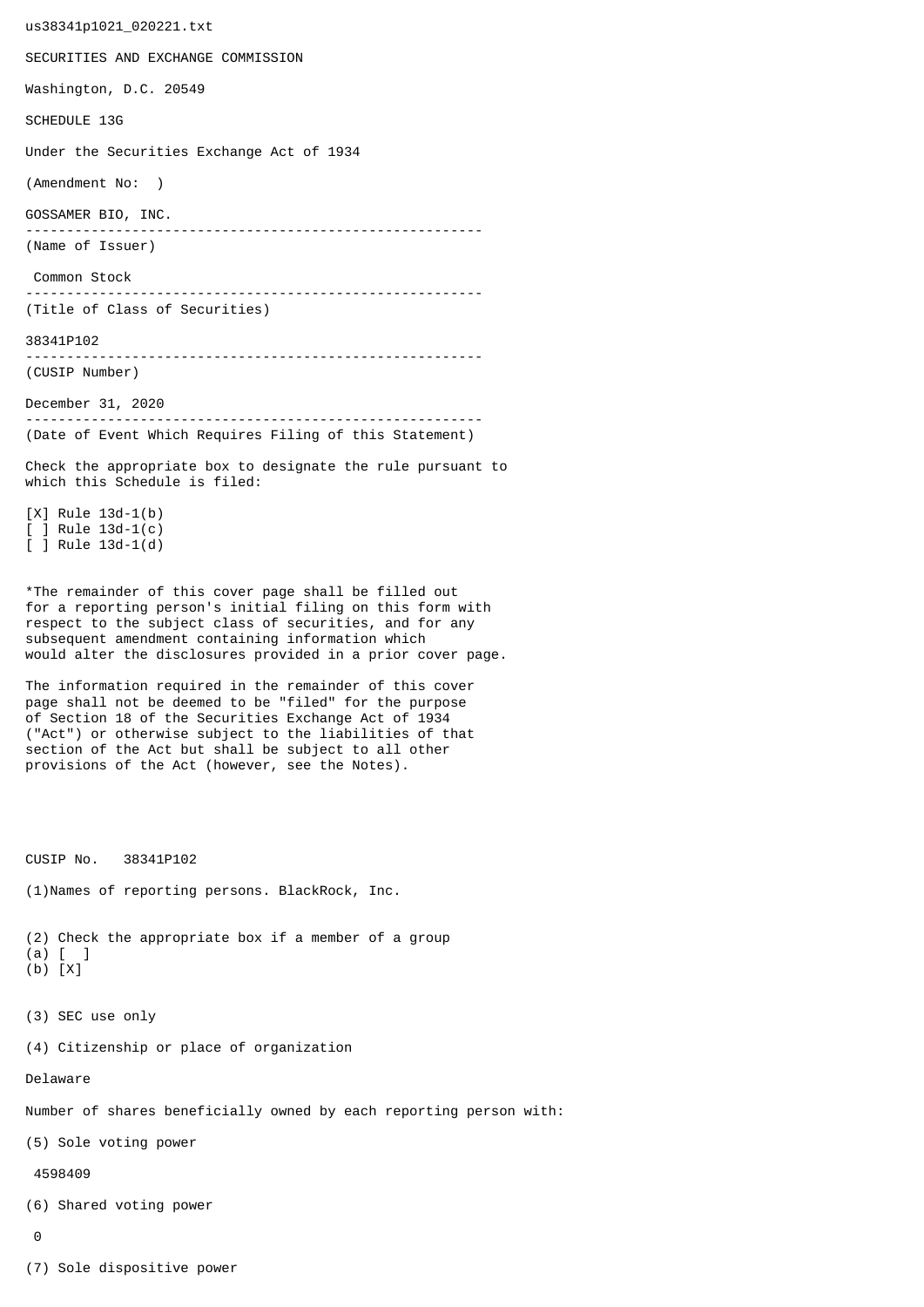```
 4702035
```

```
(8) Shared dispositive power
 \boldsymbol{\Theta}(9) Aggregate amount beneficially owned by each reporting person
  4702035
(10) Check if the aggregate amount in Row (9) excludes certain shares
(11) Percent of class represented by amount in Row 9
 6.2%
(12) Type of reporting person
HC
Item 1.
Item 1(a) Name of issuer:
                -----------------------------------------------------------------------
GOSSAMER BIO, INC.
Item 1(b) Address of issuer's principal executive offices:
-----------------------------------------------------------------------
3013 SCIENCE PARK
SAN DIEGO CA 92121
Item 2.
2(a) Name of person filing:
               ----------------------------------------------------------------------
BlackRock, Inc.
2(b) Address or principal business office or, if none, residence:
 -----------------------------------------------------------------------
BlackRock, Inc.
55 East 52nd Street
New York, NY 10055
2(c) Citizenship:
                            --------------------------------------------------------------------
 See Item 4 of Cover Page
2(d) Title of class of securities:
                                      -------------------------------------------------------------------
 Common Stock
2(e) CUSIP No.:
See Cover Page
Item 3.
If this statement is filed pursuant to Rules 13d-1(b), or 13d-2(b) or (c),
check whether the person filing is a:
[ ] Broker or dealer registered under Section 15 of the Act;
[ ] Bank as defined in Section 3(a)(6) of the Act;
  ] Insurance company as defined in Section 3(a)(19) of the Act;
[ ] Investment company registered under Section 8 of the
Investment Company Act of 1940;
```
[ ] An investment adviser in accordance with Rule  $13d-1(b)(1)(ii)(E)$ ;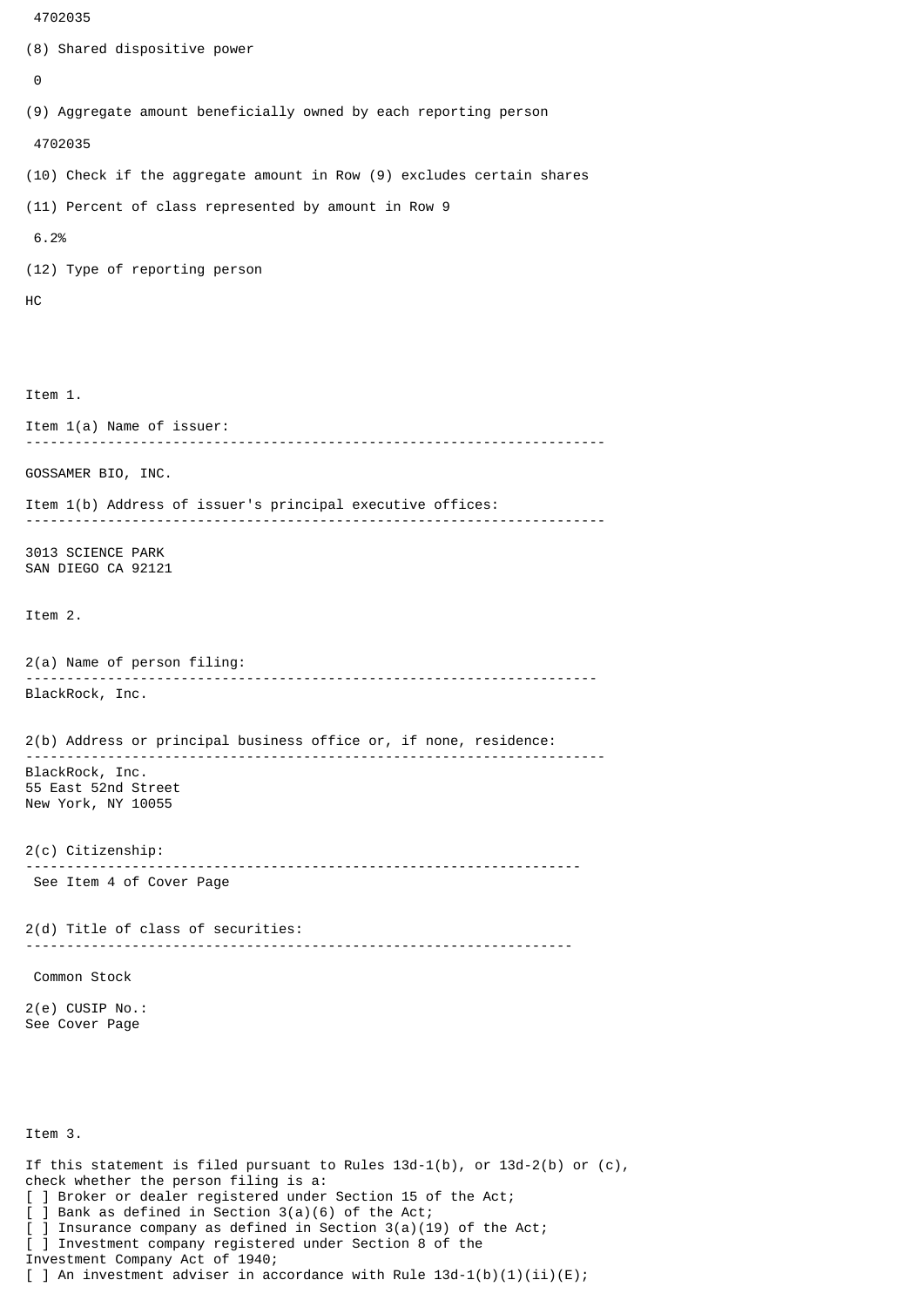[ ] An employee benefit plan or endowment fund in accordance with Rule  $13d-1(b)(1)(ii)(F);$ [X] A parent holding company or control person in accordance with Rule  $13d-1(b)(1)(ii)(G);$ [ ] A savings associations as defined in Section 3(b) of the Federal Deposit Insurance Act (12 U.S.C. 1813); [ ] A church plan that is excluded from the definition of an investment company under section  $3(c)(14)$  of the Investment Company Act of 1940; [ ] A non-U.S. institution in accordance with Rule  $240.13d-1(b)(1)(ii)(J);$  $\lceil$  ] Group, in accordance with Rule 240.13d-1(b)(1)(ii)(K). If filing as a non-U.S. institution in accordance with Rule  $240.13d-1(b)(1)(ii)(J)$ , please specify the type of institution: Item 4. Ownership Provide the following information regarding the aggregate number and percentage of the class of securities of the issuer identified in Item 1. Amount beneficially owned: 4702035 Percent of class 6.2% Number of shares as to which such person has: Sole power to vote or to direct the vote 4598409 Shared power to vote or to direct the vote

Item 5.

 $\Theta$ 

 $\Omega$ 

4702035

Ownership of 5 Percent or Less of a Class. If this statement is being filed to report the fact that as of the date hereof the reporting person has ceased to be the beneficial owner of more than 5 percent of the class of securities, check the following [ ].

Item 6. Ownership of More than 5 Percent on Behalf of Another Person

Sole power to dispose or to direct the disposition of

Shared power to dispose or to direct the disposition of

 If any other person is known to have the right to receive or the power to direct the receipt of dividends from, or the proceeds from the sale of, such securities, a statement to that effect should be included in response to this item and, if such interest relates to more than 5 percent of the class, such person should be identified. A listing of the shareholders of an investment company registered under the Investment Company Act of 1940 or the beneficiaries of employee benefit plan, pension fund or endowment fund is not required.

 Various persons have the right to receive or the power to direct the receipt of dividends from, or the proceeds from the sale of the common stock of GOSSAMER BIO, INC.. No one person's interest in the common stock of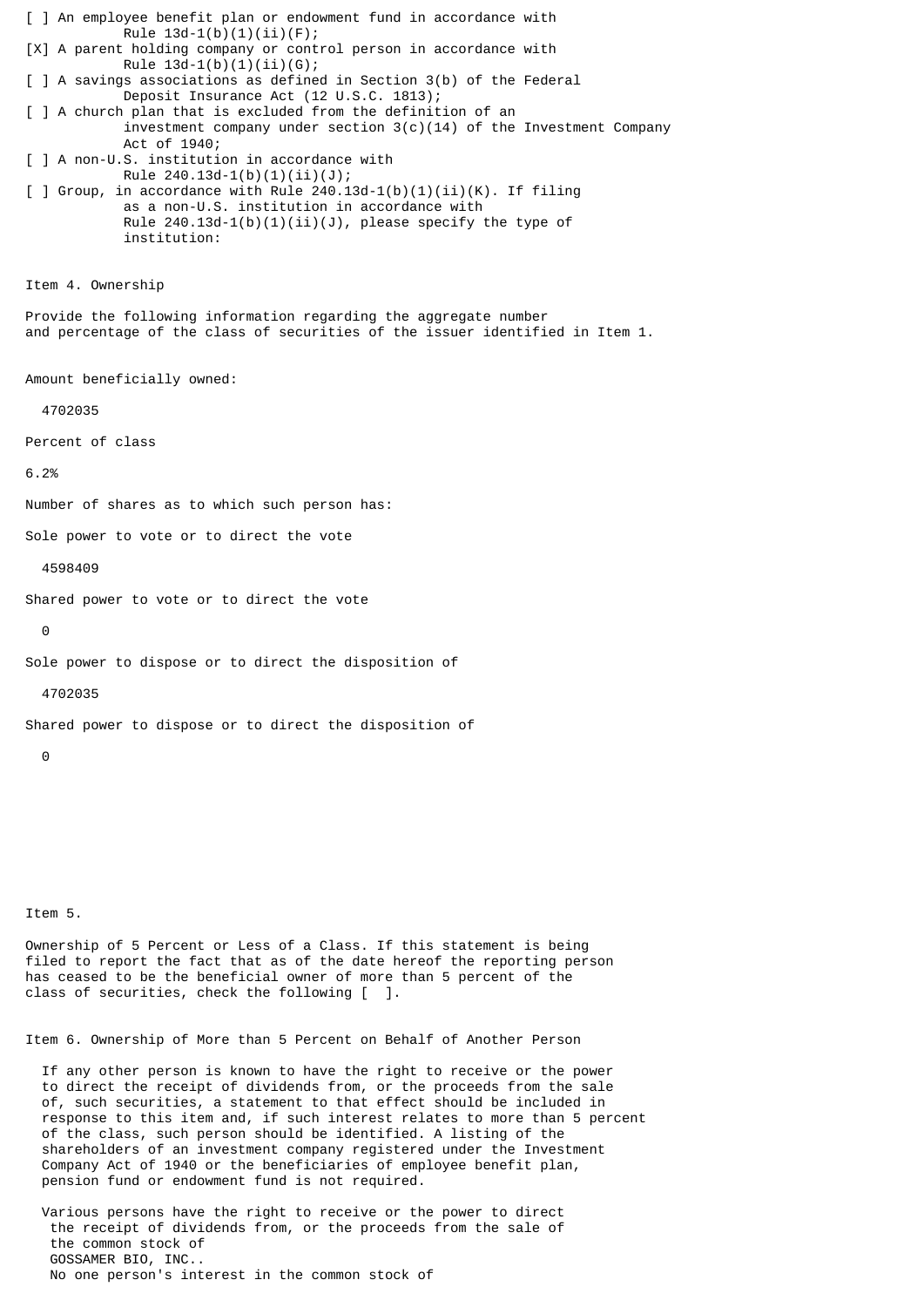GOSSAMER BIO, INC. is more than five percent of the total outstanding common shares.

Item 7. Identification and Classification of the Subsidiary Which Acquired the Security Being Reported on by the Parent Holding Company or Control Person.

See Exhibit A

Item 8. Identification and Classification of Members of the Group

If a group has filed this schedule pursuant to Rule  $13d-1(b)(ii)(J)$ , so indicate under Item 3(j) and attach an exhibit stating the identity and Item 3 classification of each member of the group. If a group has filed this schedule pursuant to Rule  $13d-1(c)$  or Rule  $13d-1(d)$ , attach an exhibit stating the identity of each member of the group.

## Item 9. Notice of Dissolution of Group

Notice of dissolution of a group may be furnished as an exhibit stating the date of the dissolution and that all further filings with respect to transactions in the security reported on will be filed, if required, by members of the group, in their individual capacity.

See Item 5.

Item 10. Certifications By signing below I certify that, to the best of my knowledge and belief, the securities referred to above were acquired and are held in the ordinary course of business and were not acquired and are not held for the purpose of or with the effect of changing or influencing the control of the issuer of the securities and were not acquired and are not held in connection with or as a participant in any transaction having that purpose or effect.

Signature.

After reasonable inquiry and to the best of my knowledge and belief, I certify that the information set forth in this statement is true, complete and correct.

Dated: February 2, 2021 BlackRock, Inc.

Signature: Spencer Fleming

-------------------------------------------

Name/Title Attorney-In-Fact

The original statement shall be signed by each person on whose behalf the statement is filed or his authorized representative. If the statement is signed on behalf of a person by his authorized representative other than an executive officer or general partner of the filing person, evidence of the representative's authority to sign on behalf of such person shall be filed with the statement, provided, however, that a power of attorney for this purpose which is already on file with the Commission may be incorporated by reference. The name and any title of each person who signs the statement shall be typed or printed beneath his signature.

Attention: Intentional misstatements or omissions of fact constitute Federal criminal violations (see 18 U.S.C. 1001).

Exhibit A